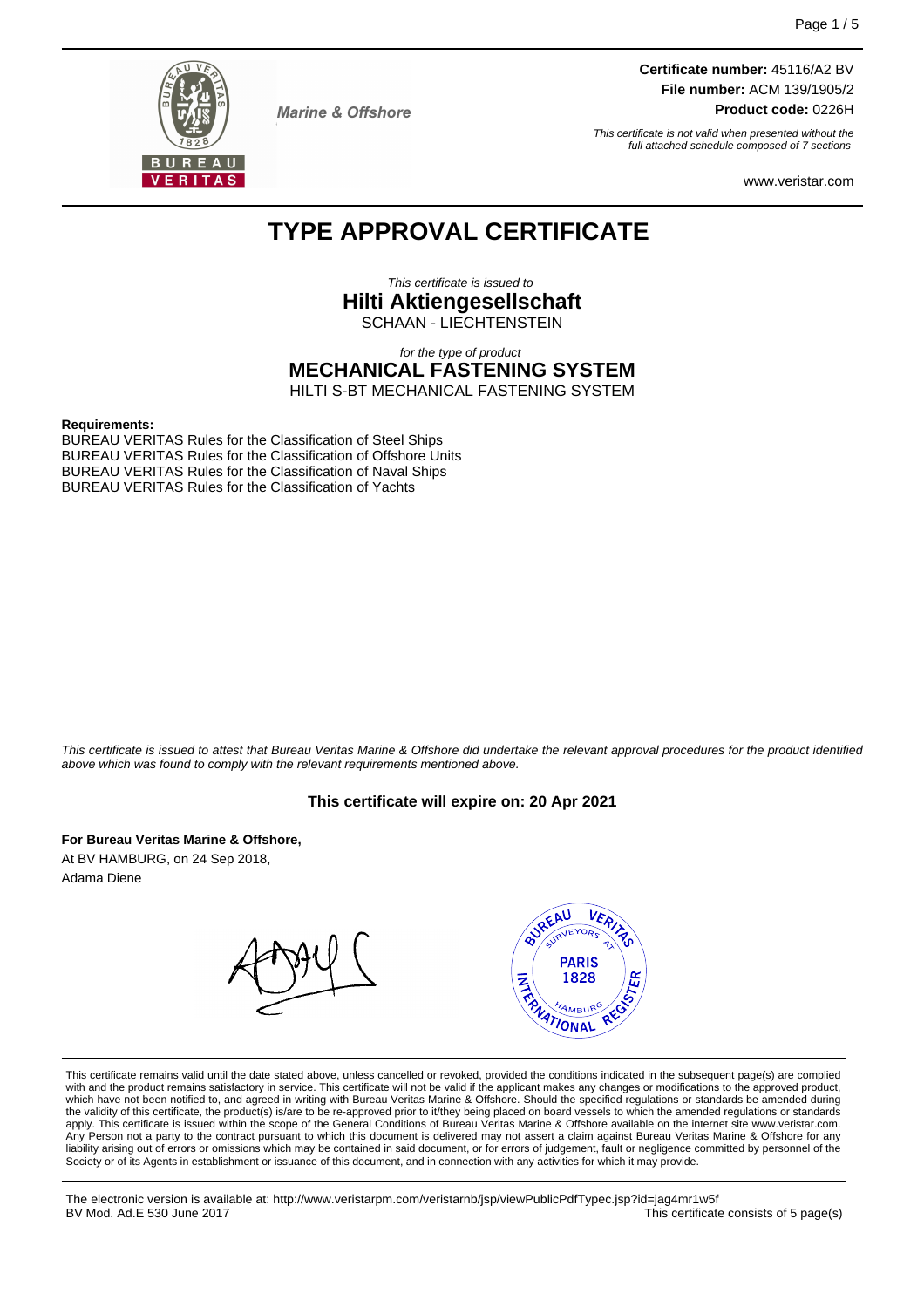# **THE SCHEDULE OF APPROVAL**

#### **1. PRODUCT DESCRIPTION :**

Identification of components:

The Hilti S-BT fasteners are threaded studs manufactured from hardened carbon steel 1038 and austenitic-ferritic (Duplex) stainless steel 1.4462. The S-BT threaded studs are fasteners with male threads (metric M8 and M10 or inch W10) for attachment on one end and a threaded tip on the other end for embedment into the structural steel or aluminium. Carbon steel studs are supplied with an aluminium sealing washer  $\varnothing$  10 mm, stainless steel studs are supplied with a stainless steel sealing washer  $\emptyset$  12 mm, both with an chloroprene rubber sealing ring. Fastenings are made by screwing in the S-BT stud in a predrilled pilot hole (without penetration of the base material) or a drill through hole. The Hilti S-BT mechanical fastening system comprises the Hilti drilling tool, Hilti step drill bit, setting tool, depth gauge, screw-in stainless steel and carbon steel threaded studs S-BT and accessories.

| <b>Component name</b>    | <b>Designation</b>                                                                                       |
|--------------------------|----------------------------------------------------------------------------------------------------------|
| S-BT-MR M10/15 SN 6      | Stainless steel threaded stud M10 with sealing washer                                                    |
| S-BT-MR M10/15 SN 6 AL   | Stainless steel threaded stud M10 with sealing washer                                                    |
| S-BT-MR W10/15 SN 6      | Stainless steel threaded stud W10 with sealing washer                                                    |
| S-BT-MR W10/15 SN 6 AL   | Stainless steel threaded stud W10 with sealing washer                                                    |
| S-BT-MF M10/15 AN 6      |                                                                                                          |
| S-BT-MF W10/15 AN 6      | Carbon steel threaded stud M10 with sealing washer<br>Carbon steel threaded stud W10 with sealing washer |
|                          |                                                                                                          |
| S-BT-MR M10/15 SN 5      | Stainless steel threaded stud M10 with sealing washer                                                    |
| S-BT-MR W10/15 SN 5      | Stainless steel threaded stud W10 with sealing washer                                                    |
| S-BT-MR M8/15 SN 6       | Stainless steel threaded stud M8 with sealing washer                                                     |
| S-BT-MR M8/15 SN 6 AL    | Stainless steel threaded stud M8 with sealing washer                                                     |
| <b>S-BT-MR M8/7 SN 6</b> | Stainless steel threaded stud M8 with sealing washer                                                     |
| S-BT-MR M8/7 SN 6 AL     | Stainless steel threaded stud M8 with sealing washer                                                     |
| S-BT-GR M8/7 SN 6        | Stainless steel threaded stud M8 with sealing washer                                                     |
| S-BT-GR M8/7 SN 6 AL     | Stainless steel threaded stud M8 with sealing washer                                                     |
| S-BT-MF M8/15 AN 6       | Carbon steel threaded stud M8 with sealing washer                                                        |
| S-BT-MF M8/7 AN 6        | Carbon steel threaded stud M8 with sealing washer                                                        |
| S-BT-GF M8/7 AN 6        | Carbon steel threaded stud M8 with sealing washer                                                        |
| S-BT-MR M8/15 SN 5       | Stainless steel threaded stud M8 with sealing washer                                                     |
| S-BT-MR M8/7 SN 5        | Stainless steel threaded stud M8 with sealing washer                                                     |
| S-BT-GR M8/7 SN 5        | Stainless steel threaded stud M8 with sealing washer                                                     |
| S-BT-ER M10/15 SN 6      | Stainless steel threaded stud M10 with sealing washer for electrical connections                         |
| S-BT-ER W10/15 SN 6      | Stainless steel threaded stud W10 with sealing washer for electrical connections                         |
| S-BT-EF M10/15 AN 6      | Carbon steel threaded stud M10 with sealing washer for electrical connections                            |
| S-BT-EF W10/15 AN 6      | Carbon steel threaded stud W10 with sealing washer for electrical connections                            |
| S-BT-ER M8/15 SN 6       | Stainless steel threaded stud M8 with sealing washer for electrical connections                          |
| S-BT-EF M8/15 AN 6       | Carbon steel threaded stud M8 with sealing washer for electrical connections                             |
| S-BT-ER M10 HC 35        | Stainless steel threaded stud M10 with sealing washer and grounding equipment                            |
|                          | kit for electrical connections                                                                           |
| S-BT-ER W10 HC AWG2      | Stainless steel threaded stud W10 with sealing washer and grounding equipment                            |
|                          | kit for electrical connections                                                                           |
| S-BT-ER M10 HC 120       | Stainless steel threaded stud M10 with sealing washer and grounding equipment                            |
|                          | kit for electrical connections                                                                           |
| S-BT-ER W10 HC AWG4/0    | Stainless steel threaded stud W10 with sealing washer and grounding equipment                            |
|                          | kit for electrical connections                                                                           |
| S-BT-EF M10 HC 35        | Carbon steel threaded stud M10 with sealing washer and grounding equipment                               |
|                          | kit for electrical connections                                                                           |
| S-BT-EF W10 HC AWG2      | Carbon steel threaded stud W10 with sealing washer and grounding equipment                               |
|                          | kit for electrical connections                                                                           |
| S-BT-EF M10 HC 120       | Carbon steel threaded stud M10 with sealing washer and grounding equipment                               |
|                          | kit for electrical connections                                                                           |
| S-BT-EF W10 HC AWG4/0    | Carbon steel threaded stud W10 with sealing washer and grounding equipment                               |
|                          | kit for electrical connections                                                                           |
| X-FCM                    | Grating fastener, carbon steel, zinc plated                                                              |
| $X$ -FCM-M               | Grating fastener, carbon steel, duplex coated                                                            |
| X-FCM-R                  | Grating fastener, stainless steel                                                                        |
| $X-FCS-R$                | Grating fastener, stainless steel                                                                        |
|                          |                                                                                                          |

The electronic version is available at: http://www.veristarpm.com/veristarnb/jsp/viewPublicPdfTypec.jsp?id=jag4mr1w5f BV Mod. Ad.E 530 June 2017 **This certificate consists of 5 page(s)**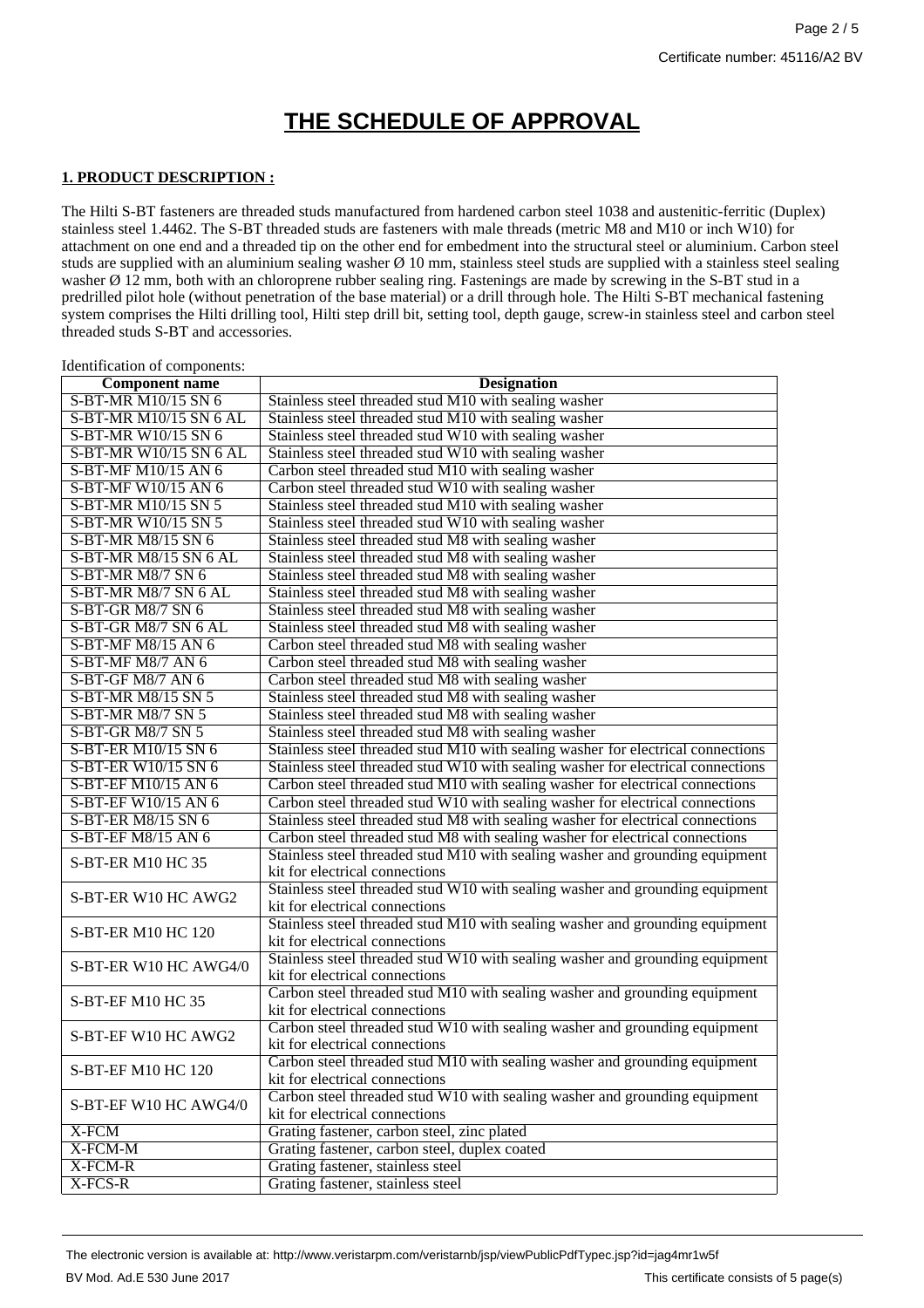#### **2. DOCUMENTS AND DRAWINGS :**

| <b>Designation</b>                                                                                             | <b>Revision / Date</b> |
|----------------------------------------------------------------------------------------------------------------|------------------------|
| Hilti Direct Fastening Technology Manual – S-BT product pages                                                  | 06/2018                |
| Hilti S-BT screw-in threaded studs – Hilti S-BT Specifications                                                 | August 2018            |
| Direct Fastening Technology Manual – S-BT-ER and S-BT-EF<br>screw-in threaded studs for electrical connections | 08/2018                |

#### **3. TEST REPORTS :**

According to the following tests:

- Test report no. 279/15 at HTL Rankweil, Bautechnische Versuchsanstalt /AUSTRIA dd. February 12th, 2016
- Report no. TM-414/14\_2 at Hilti AG / Liechtenstein dd. 01.07.2015
- Investigation report 903 0160 000/Bf at MPA University of Stuttgart / GERMANY dd. 14.09.2015
- Test report no. 5214011585/e at Empa Dübendorf / SWITZERLAND dd. April 26th, 2016
- Test report no. 5214013022/e\_corr at Empa Dübendorf / SWITZERLAND dd. June 29th, 2017
- Test report no. 5214014601/e at Empa Dübendorf / SWITZERLAND dd. April 11th, 2017
- Report no. 2017-38X at Universität Stuttgart / GERMANY dd. June 30th, 2017
- Test report no. 20170384 at MPA Dresden / GERMANY dd.2017-07-20
- Test report no. 20161614 at MPA Dresden / GERMANY dd. 2017-07-21
- Test report no. 20161614/01 at MPA Dresden / GERMANY dd. 2017-08-03
- Test report no. FRM-1648 at DEHN + SÖHNE GmbH + Co.KG, Neumarkt / GERMANY dd. 21 March 2017
- Test report no. FRM-1649 at DEHN + SÖHNE GmbH + Co.KG, Neumarkt / GERMANY dd. 21 March 2017
- Test report no. FRM-1650 at DEHN + SÖHNE GmbH + Co.KG, Neumarkt / GERMANY dd. 21 March 2017
- Test notes no. FRM-1651 at DEHN + SÖHNE GmbH + Co.KG, Neumarkt / GERMANY dd. 21 March 2017
- Test notes no. FRM-1652 at DEHN + SÖHNE GmbH + Co.KG, Neumarkt / GERMANY dd. 21 March 2017
- Test report no. FRM-1689 at DEHN + SÖHNE GmbH + Co.KG, Neumarkt / GERMANY dd. 30 June 2017
- Report no. 17-IK-0093.S02 at Electrosuisse, Fehraltorf / SWITZERLAND dd. 14/07/2017
- Report no. 16-IK-0021.S02 Annex at Electrosuisse, Fehraltorf / SWITZERLAND dd. 30/06/2017
- Report no. XSMSse-01-17 at Hilti Aktiengesellschaft, Schaan / LIECHTENSTEIN dd. Septmber 18, 2017
- Test report no. 1795\_FRM\_02 at DEHN + SÖHNE GmbH + Co.KG, Neumarkt / GERMANY dd. 07 June 2018
- Test report no. 1798\_FRM\_00 at DEHN + SÖHNE GmbH + Co.KG, Neumarkt / GERMANY dd. 24 May 2018
- Test report no. 1834\_PAM at DEHN + SÖHNE GmbH + Co.KG, Neumarkt / GERMANY dd. 27 July 2018
- Report no. 17-IK-0021.S04: at Eurofins Electrosuisse Product Testing AG, Fehraltorf / SWITZERLAND dd. 09/08/2018 - Report no. 17-IK-0021.S04 Annex: at Eurofins Electrosuisse Product Testing AG, Fehraltorf / SWITZERLAND dd.
- 02/02/2018
- Report no. XSMSse-02-18 at Hilti Aktiengesellschaft, Schaan / LIECHTENSTEIN dd. August 10th, 2018
- Report no. XE-18-12 at Hilti Aktiengesellschaft, Schaan / LIECHTENSTEIN dd. 22.05.2018

### **4. APPLICATION / LIMITATION :**

- 4.1 The mechanical fastening system is intended for fastening applications in shipbuilding, offshore and crane structures as far as the BUREAU VERITAS Rules are complied with:
	- Metal and fiberglass grating
	- Cable, conduit and tubing connectors
	- Trays, channels and struts for cable, conduit and tubing runs
	- Instrumentation, junction boxes, lighting
	- Pipe hangers
	- Signage
	- Door frames
	- Mounting cabinets, securing furniture, utensils, etc.

- Earthing (Grounding), bonding (e.g. for equipment, pipe flanges, storage tanks, junction boxes etc.) to. coated steel and to structural steel according to EN 100025 (S235, S275, S355).

- 4.2 The thickness of the base material is 3 mm  $\leq t < 6$  mm (steel) and 5 mm  $\leq t < 6$  mm (aluminium) for pre-drilled through holes and  $t \ge 6$  mm (steel and aluminium) for fasteners intended to be set in pre-drilled pilot holes.
- 4.3 The thickness of the fastened material is for the S-BT M8 studs  $\leq$  7 mm and  $\leq$  15 mm respectively and for the S-BT M10 /  $S-BT W10 \le 15$  mm.

The minimum thickness of the fastened material is 1.6 mm.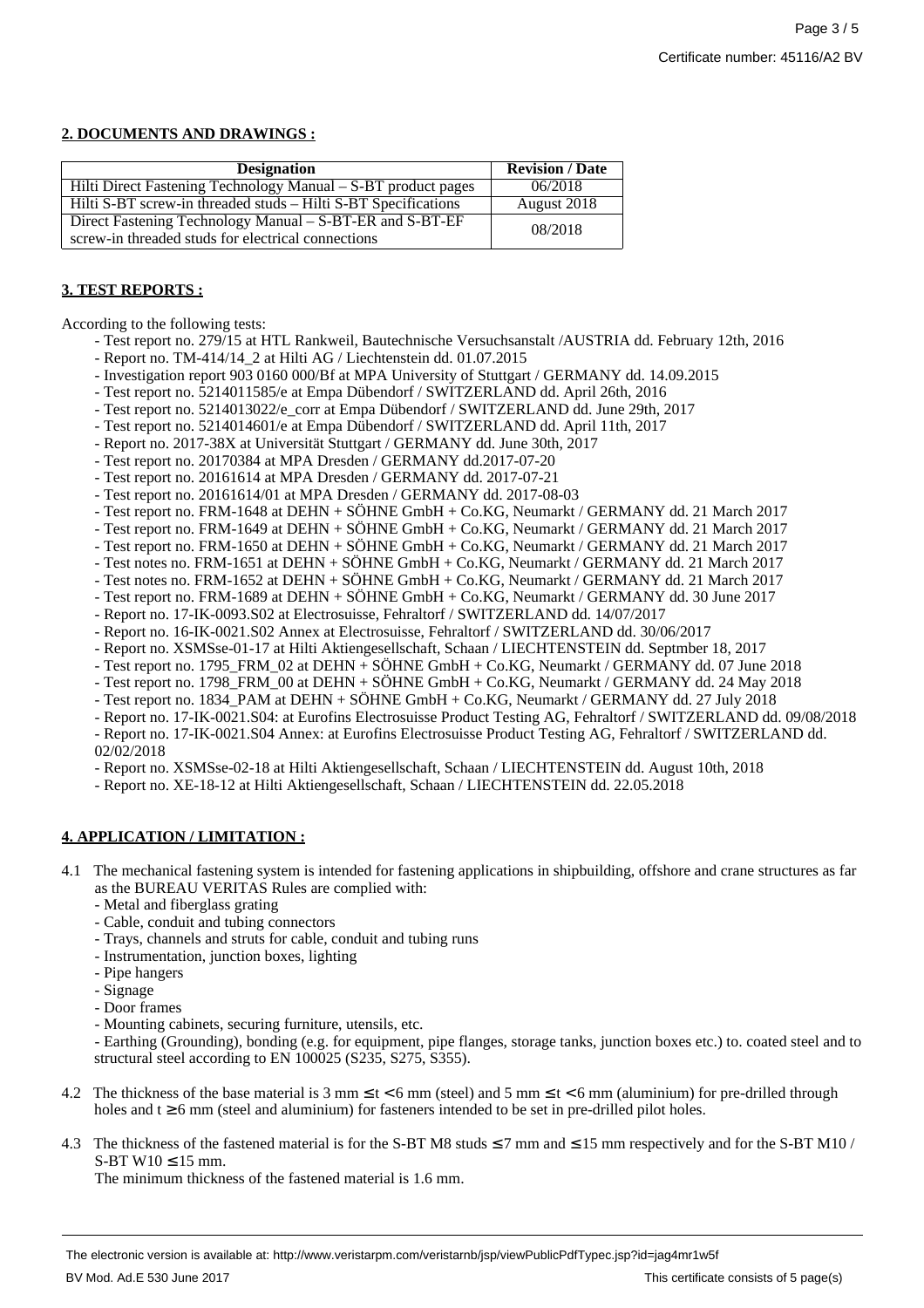- 4.4 The minimum distance to the edge of a flange or cutout is not to be less than 6 mm and the minimum spacing between fasteners is not to be less than 18 mm for all S-BT M8 and 22 mm for all S-BT M10 / S-BT W10.
- 4.5 The minimum tensile strength of the steel base material is not to be less than 340 N/mm<sup>2</sup> and not to be less than 270 N/mm<sup>2</sup> for aluminium base material. The maximum tensile strength of the steel base material is not to be more than 630 N/mm².
- 4.6 No limits with regards to the thickness of the base material.
- 4.7 The S-BT fastening system may be used in areas where drilling into the base material is permissible.
- 4.8 The maximum tightening torque of grating disc or nut fitted to the threaded fastener is not to be more than 5 Nm (steel base material thickness  $3 \text{ mm} \leq t < 6 \text{ mm}$  and aluminium) and not to be more than  $8 \text{ Nm}$  for steel base material thickness  $t \geq 6$  mm.
- 4.9 The S-BT fasteners are allowed to be used on structural members made from carbon steel that require fatigue verification. Fatigue verification of structural members in ship structures has to be made with the corresponding BUREAU VERITAS Rules and is subject to special consideration of BUREAU VERITAS.

Fatigue verification of crane-structures are to be made in compliance with Eurocode 3 (EN 1993-1-9: Eurocode 3: Design of Steel structures – Part 1.9: Fatigue). For fatigue verification of normal stresses the detail category 100 (m=5) according to EN 1993-1-9 applies.

Description of constructional detail:

Hilti S-BT screw-in stainless and carbon steel threaded studs with pre-drilled hole in structural steel base material.

Imperfect fastener installations as e.g. overwound or pulled-out fasteners are covered.

The nominal stress range [N/mm²] is to be calculated by the gross cross-section fulfilling the requirements of the nominal stress approach.

Plate thickness:  $t \ge 3$  mm; minimum edge distance: 15 mm; minimum spacing of fasteners: 18 mm; structural steel grades: S235 up to S355 grades according to EN 10025-2, EN 10025-3 and EN 10225.

For fatigue verification in compliance with BUREAU VERITAS, the fatigue S-N curve "S-BT", as described in the "Hilti S-BT screw-in threaded studs – Specification binder", shall be used. This curve applies for base material thickness  $\geq 3$  mm, edge distance ≥ 15 mm. This is applicable for structural steel grades with nominal yield strength ranging from 235 MPa to 355 MPa.

4.10 The manufacturer's assembly instructions and recommendations are to be complied with.

### **5. PRODUCTION SURVEY REQUIREMENTS :**

- 5.1 The mechanical fastening systems are to be supplied by the manufacturer in compliance with the type described in this certificate.
- 5.2 This type of product is within the category HBV of BUREAU VERITAS Rule Note NR320.
- 5.3 Hilti Aktiengesellschaft has to make the necessary arrangements to have its works recognised by BUREAU VERITAS in compliance with the requirements of NR320 for HBV products : S-BT-MR, S-BT-MF, S-BT-GR, S-BT-GF, S-BT-ER and S-BT-EF: **Hilti Plant 1, Schaan / LIECHTENSTEIN** and **Precistec s.r.o., Koprivnice / CZECH REPUBLIC**

X-FCM, X-FCM-M and X-FCM-R:

**WP-Wörgartner Produktions GmbH, Oberndorf / AUSTRIA**

X-FCS-R: **Daepac Industries Sdn. Bhd., Ulu Tiram, Johor / MALAYSIA**

#### **6. MARKING OF PRODUCT :**

The mechanical fastening system should be clearly identified with:

- Manufacturer's name or logo
- Type designation